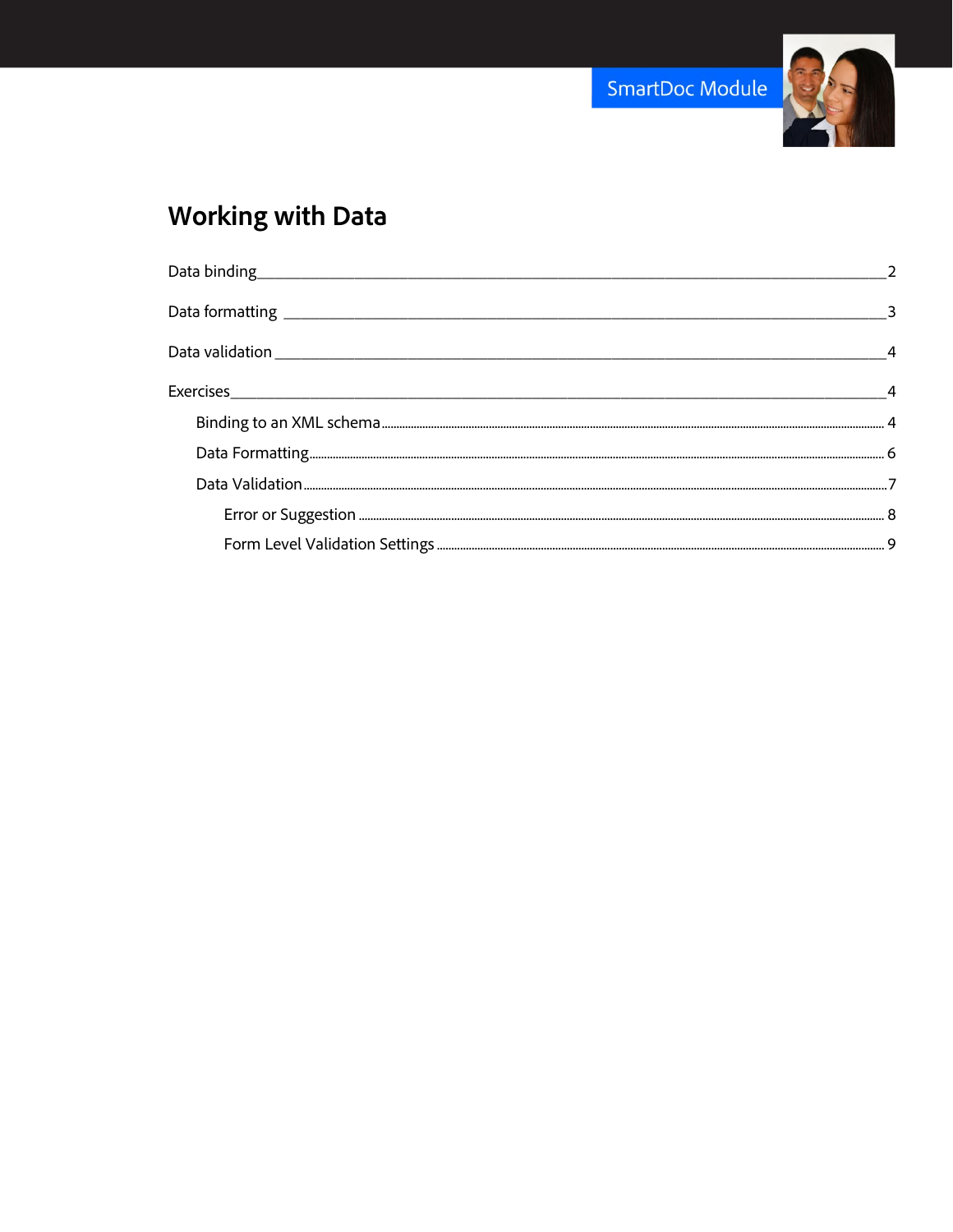# **Working with Data**

Designer enables you to integrate your forms with data by binding your form objects to a data source or schema, formatting your data fields with patterns, and validating your user's data directly in the form.

# <span id="page-1-0"></span>**Data binding**

*Data binding* is the process of mapping your form objects to elements in a data file. Typically, you'll bind your form objects to elements in an XML schema or an XML data file. You can see a field's data binding with the Binding tab of the Object palette *(shown here)*. The Binding tab is one way to set a form field's data binding.

| Data Binding (Open, Save, Submit):      |                                         |
|-----------------------------------------|-----------------------------------------|
| \$.UserInfo.txtEmployeeFirstName<br>і≣⊿ | Use name (firstName)<br>Use global data |
|                                         | Use "DataConnection"<br>Þ               |
| Import/Export Bindings (Execute WSDL):  | No data binding                         |
| ≔.                                      |                                         |

Here are the options for data binding.

- − **Use name:** When you drag and drop form objects onto a blank form; Designer will create an implicit data binding, and the XML data associated with your form will use the form structure and field names in your form. Designer refers to implicit binding as Use name which means you are using the names of your form fields for the names of the data elements.
- − **Use global data:** If you set a form object's binding property to *Use global data*, all other form objects with the same name will have the same data value. For example, if you have four Text Field objects with identical names and one of the objects is set to *Use global data*, they'll all be set to *Use global data*. This is referred to as global binding. If a form filler changes the data in any one of these fields, the data in all the others will be replicated to match.
- − **Use DataConnection:** Data Connection is the process of binding your form fields directly to a data connection like an XML schema or other data source. The exported data from this type of form will have the same structure as the data source. This type of binding is often called *explicit binding* because you're explicitly connecting a field to an external data source.
- − **No data binding:** When a field is set to *No data binding*, it doesn't participate in the data binding; data will not flow into the field, and data will not flow out. All fields and subforms that don't need to have data imported or exported should be set to *No data binding* to improve the performance of importing and exporting data.

This illustration shows an example of DataConnection binding. The icons to the right of each data node indicate that the node is bound to a form field.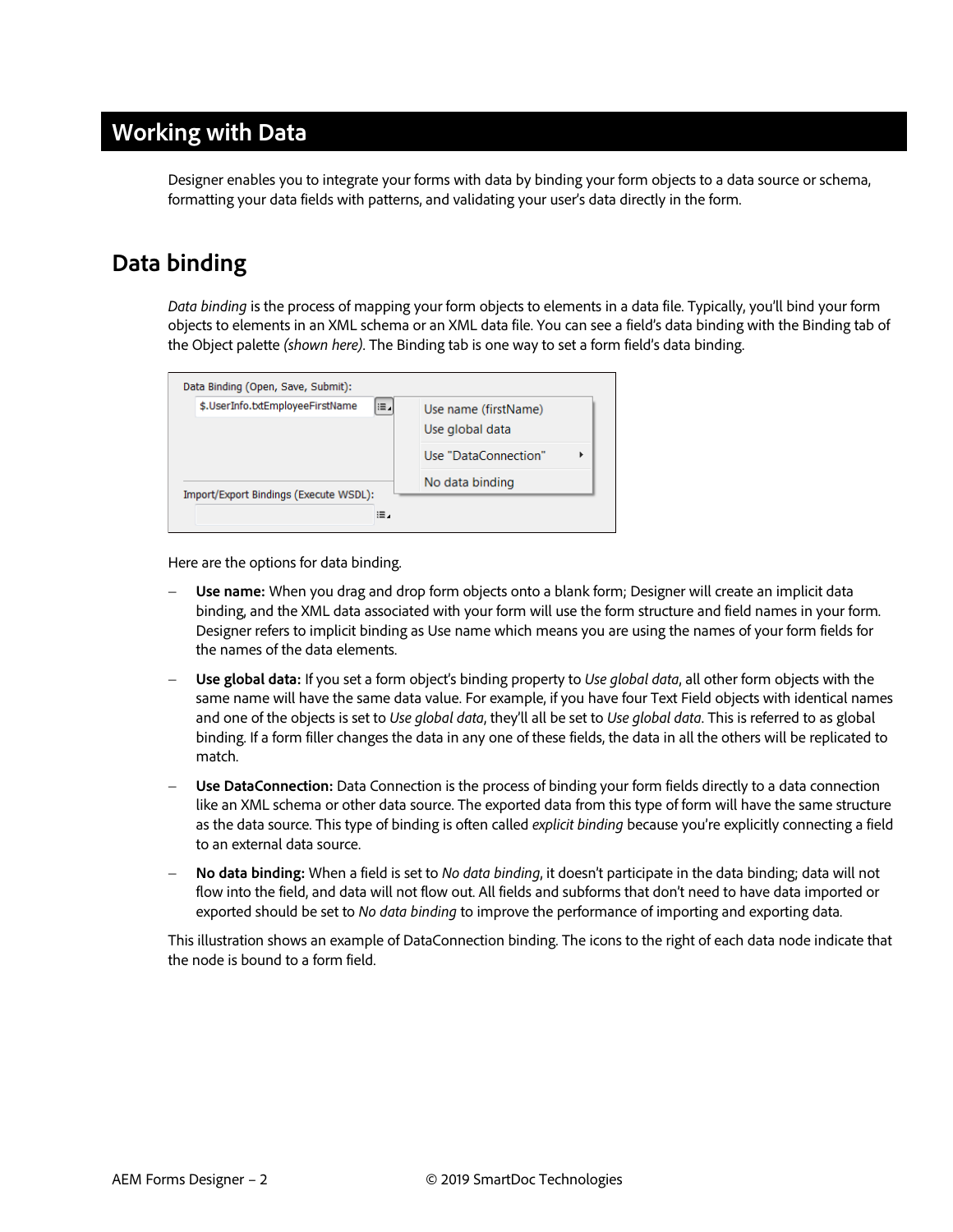| <b>Data View</b> ⊠<br>Tab Order<br>Hierarchy | $\mathbf{v} \times$ | <b>Design View</b><br><b>Master Pages</b><br><b>◎ XML Source</b><br><b>D</b> Previe<br>n<br>$\boxed{\textbf{x}}$<br>図 |
|----------------------------------------------|---------------------|-----------------------------------------------------------------------------------------------------------------------|
| DataConnection                               | ∕≣∡                 | and the com-                                                                                                          |
| @orderDate<br>username                       |                     |                                                                                                                       |
| # numberOfShirts                             |                     |                                                                                                                       |
| <b>Fi</b> shirtSize<br># numberOfPants       |                     | Order Date<br>·Username                                                                                               |
| $\equiv$ pantsWaist<br>$\Box$ pantsLength    |                     | -Number Of<br><b>⊧</b> Shirt Size                                                                                     |
|                                              |                     | ÷                                                                                                                     |
|                                              |                     | Pants Length                                                                                                          |
|                                              |                     |                                                                                                                       |

There are two ways to set a form field's binding to a data connection.

- − You can use the Binding tab of the Object palette as shown previously.
- − You can drag and drop data elements from the DataConnection to your form fields (as shown above).

*Note: In addition to these typical binding methods, you can also use JavaScript to import data and bind it to your form objects. This is helpful when you need to perform some scripting logic on the data in addition to binding it to the form objects.*

### <span id="page-2-0"></span>**Data formatting**

Designer enables you to control how data is displayed in your form and how it's formatted when it's exported from your form.

- − You can add a Display Pattern to a form field to format the display of the data for the form filler.
- − You can also add a Data Pattern to format the exported data that comes from the form.

As shown here, the US Social Security number has a Display Pattern but not a Data Pattern. So, the form filler will see a social security number with the dashes but the exported data will just be the numbers.

| Display Edit                                                                                                |                                     | Validation Data                                                                       |                               |  |
|-------------------------------------------------------------------------------------------------------------|-------------------------------------|---------------------------------------------------------------------------------------|-------------------------------|--|
|                                                                                                             | Select Type:<br><b>Zip Code</b>     |                                                                                       | Sample                        |  |
|                                                                                                             | Zip Code + 4<br><b>Phone Number</b> | Social Security Number                                                                | Pattern:<br>text{999-99-9999} |  |
| Postal Code (Canada)<br>Postal Code (United Kingdo)<br>Zip Code (USA)<br>Email - alphanumeric<br><b>EIN</b> |                                     | Data<br>Validation<br>Display Edit<br>Select Type:<br>Sample                          |                               |  |
|                                                                                                             |                                     | Zip Code<br>Zip Code + 4<br>Pattern:<br><b>Phone Number</b><br>Social Security Number |                               |  |
|                                                                                                             |                                     |                                                                                       | Postal Code (Canada)          |  |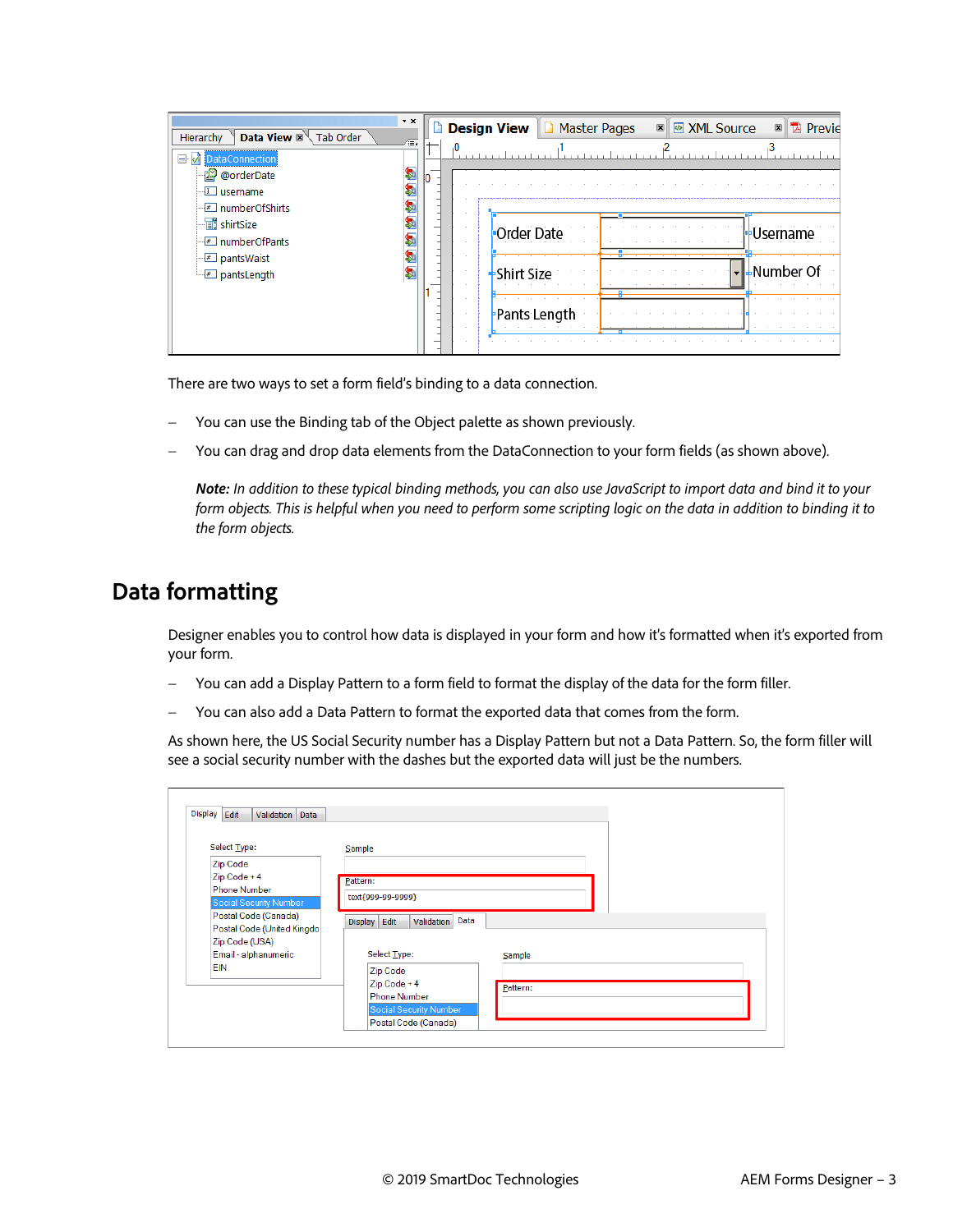## <span id="page-3-0"></span>**Data validation**

Data binding and data formatting are closely related to data validation in Designer. Data validation is the process of checking the data on an interactive form, and Designer provides many methods and tools. You can validate data with patterns and with JavaScript. Designer also includes powerful visual tools to help you with form validation and you will use these tools in the exercises. There are two primary strategies for data validation.

- − **Field validation:** You can validate data as a user fills in each field. You can do this with Validation patterns *(a in the illustration below)* or with JavaScript.
- − **Form validation:** You can also validate the entire form when a user submits the form. In this case, you are typically validating that the user has completed all required fields. You can create form validation with Designer's *Form Validation* tool in the *Form Properties* dialog box *(b in the illustration below)*.

| Validation Data<br>Display Edit<br>Select Type:                                                                                  | Sample                      |                                                                                                                                                                                            |                                               |                                                                                                        |                                                                                                                                          |
|----------------------------------------------------------------------------------------------------------------------------------|-----------------------------|--------------------------------------------------------------------------------------------------------------------------------------------------------------------------------------------|-----------------------------------------------|--------------------------------------------------------------------------------------------------------|------------------------------------------------------------------------------------------------------------------------------------------|
| Zip Code<br>Zip Code + 4<br><b>Phone Number</b><br>Social Security Number<br>Postal Code (Canada)<br>Postal Code (United Kingdo) | Pattern:<br>text{999999999} | <b>Form Properties</b>                                                                                                                                                                     |                                               |                                                                                                        |                                                                                                                                          |
| Zip Code (USA)<br>Email - alphanumeric<br><b>EIN</b>                                                                             | Info                        | <b>Defaults</b><br>Run-time<br>Formatting<br><b>Default Fonts</b><br>Form Validation<br>Server<br>Variables<br><b>PDF Security</b><br><b>PDF Print Options</b><br>Compatibility<br>Preview | List of options:<br>$\triangleleft$ Set Focus | ◆ Show Dialog Message<br><b>S</b> Color Failed Fields<br><i><b>Exercise Color Mandatory Fields</b></i> | Settings:<br>Color fields that fail their validations<br>2∙<br><b>Border Color:</b><br>Background Color: $\bigotimes \blacktriangledown$ |

### <span id="page-3-2"></span><span id="page-3-1"></span>**Exercises**

#### **Binding to an XML schema**

If you're new to Designer, this is a simple but effective demonstration of the remarkable integration that Designer has with data files. In a corporate environment, this is important because your forms will produce data that meets all the stringent requirements of your enterprise systems and databases. Follow these steps to bind a new blank form to an XML schema:

- 1. Create a new blank form by choosing **File – New**. Designer opens the New Form Assistant.
- 2. Select **Use A Blank Form**, and click Next to continue.
- 3. Keep the defaults on all subsequent screens, and keep clicking **Next** until you get to the **Finish** button.
- 4. Click **Finish** to create your new form.
- 5. Switch from the Hierarchy palette to the **Data View** palette on the left side of your workspace. If you don't see the Data View tab, choose Window - Data View. The Data View palette should be empty.
- 6. **Right-click** on the empty Data View palette, and choose New Data Connection. Designer launches the New Data Connection wizard.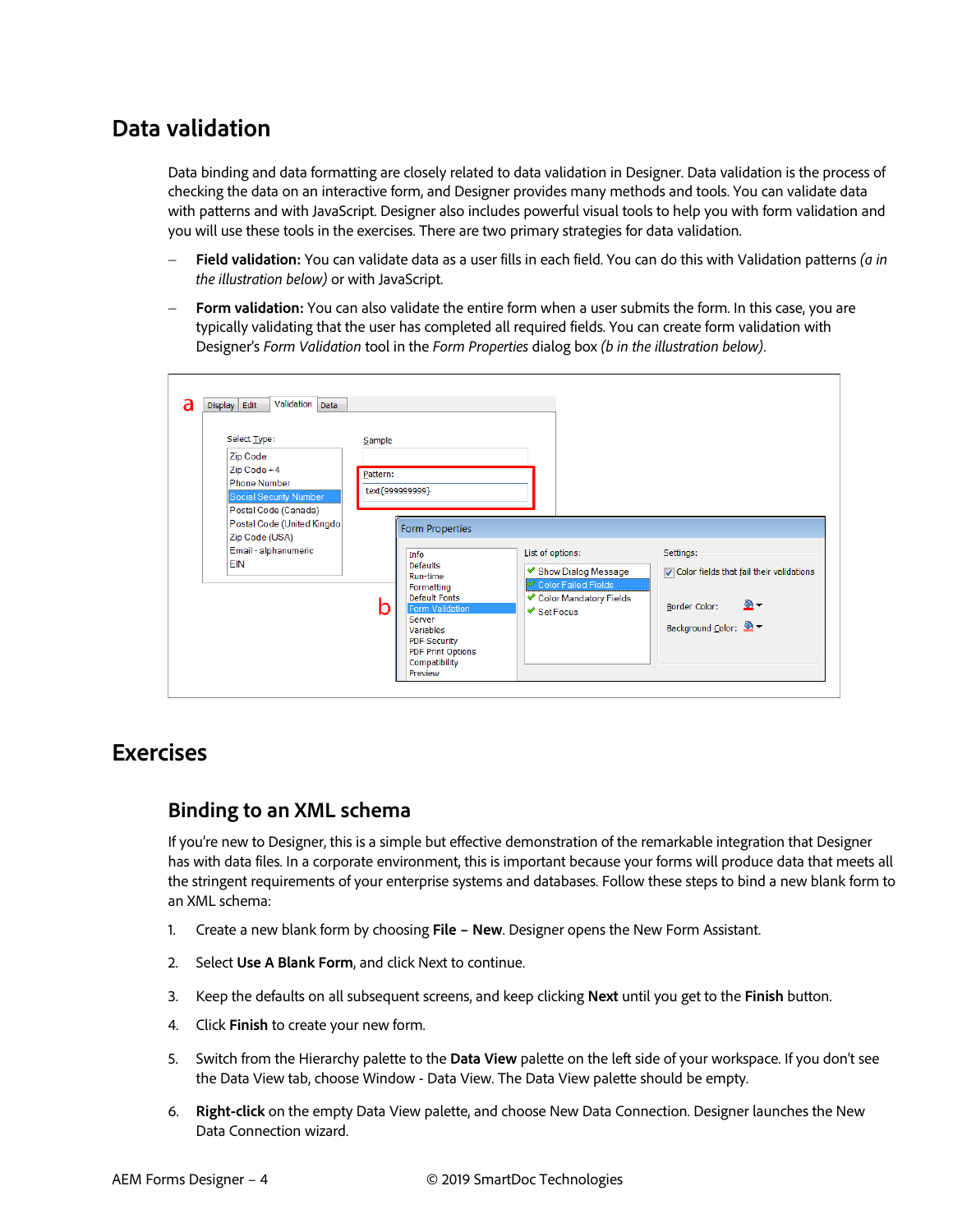- 7. Enter **sampleSchema** as the name of your connection.
- 8. Select **XML Schema** and click **Next**.
- 9. Click **Browse** and select the **sampleSchema.xsd** file in the Student Files.
- 10. Click **Open**.
- 11. Select **Embed XML Schema**. This will include the schema in your form file.

| <b>New Data Connection</b>                                                |                  |         |
|---------------------------------------------------------------------------|------------------|---------|
| Select XML Schema File:<br>.\Student Files\sampleSchema.xsd               |                  | G       |
| <b>Options</b>                                                            |                  |         |
| Use XML Data Root Element Name:<br>Embed XML Schema                       | order            |         |
| Transform Incoming Data                                                   |                  |         |
| <b>XSLT File:</b><br>Transform Outgoing Data                              |                  |         |
| XSLT File:                                                                |                  |         |
|                                                                           |                  |         |
| <back< td=""><td>Finish<br/>Cancel</td><td><math>He</math>lp</td></back<> | Finish<br>Cancel | $He$ lp |

*Note: Although you won't use these options in this exercise, you can transform the XML data your Designer forms use at runtime with an XSLT file.*

12. Click **Finish** to create your connection.

Your Data View palette will be populated with the data objects illustrated below.

13. **Drag and drop** the data connection onto the upper-left corner of your form. Designer automatically creates the data-bound form fields for you.

| $\mathbf{v} \times$<br>Data View E<br><b>Tab Order</b><br>Hierarchy<br>信息 | ⊠ Ø XML Source<br><b>Design View</b><br><b>Master Pages</b><br><b>E</b> Previe<br>$\boxed{\textbf{X}}$ |
|---------------------------------------------------------------------------|--------------------------------------------------------------------------------------------------------|
| ataConnection<br>Eŀ<br>@orderDate<br><b>I</b> username<br>numberOfShirts  | ۰U                                                                                                     |
| hirtSize                                                                  | Order Date<br>Username                                                                                 |
| # pantsWaist<br>$\Box$ pantsLength                                        | -Number Of<br><b>Shirt Size</b>                                                                        |
|                                                                           | Pants Length                                                                                           |

- 14. Save your file as **mySampleSchemaForm.xdp**.
- 15. Select **Preview PDF** in the Layout Editor to see that attributes from the schema are now in your form.
- 16. Click the **Shirt Size** drop-down list. The three available choices—*Small, Medium, and Large*—came directly from the XML schema file. These values are an enumeration in the schema, and this example shows you one way your forms can benefit from explicit data binding.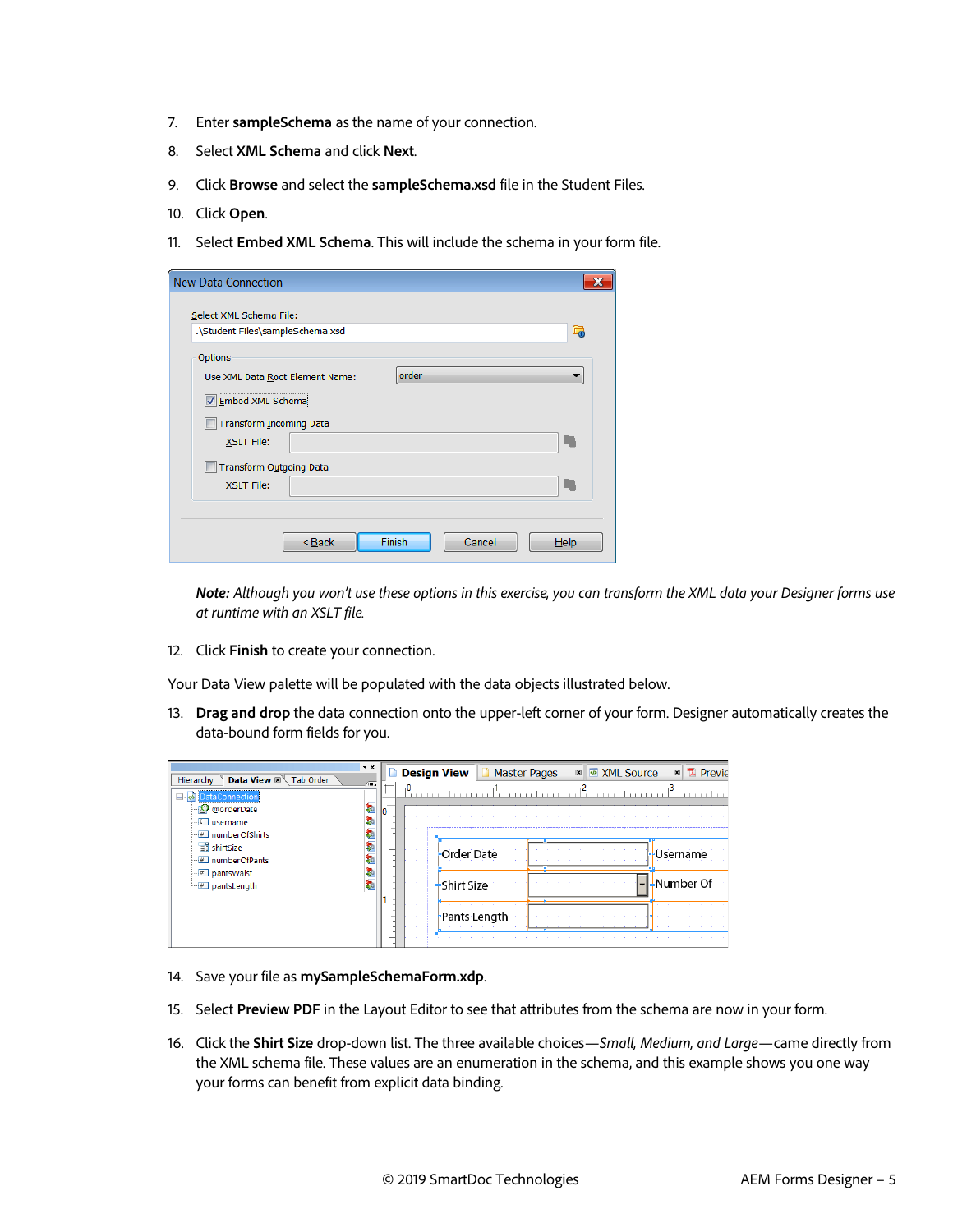- 17. Enter a length of **27** in the Pants Length Text Field and press Enter. You'll receive a *"The value you entered for pants length is invalid."* message. This data validation JavaScript was automatically generated by Designer based on a restriction in the schema file.
- 18. Switch back to **Design View** and select the Order Date field. This is an example of a Designer Date field, and it contains a data pattern.
- 19. Click the Pattern button on the Field tab of the Object palette to bring up the Patterns dialog box.
- 20. Select the Data tab to see the data pattern **date{YYYY-MM-DD}.** The XML data that's output from this field will correspond to this pattern.

### <span id="page-5-0"></span>**Data Formatting**

Follow these steps to learn more about data formatting in Designer:

- 1. Create a new blank form by choosing **File – New**. Designer launches the New Form Assistant.
- 2. Select **Use A Blank Form**, and click **Next** to continue.
- 3. Keep the defaults, and click the **Finish** button to create your new form.
- 4. Drag and drop the **U.S. Social Security Number** object from the Custom tab of the Object Library palette to the Design View.
- 5. With the U.S. Social Security Number *(SSN)* object selected, select the Field tab of the Object palette.
- 6. Click the **Patterns** button. The Patterns dialog box appears. The Display tab shows the pattern that will be assigned to the nine digits that are entered into this field at runtime.

| <b>Patterns - Text Field</b>                                                                                                                                                                            | $\mathbf x$                                                                                                          |  |
|---------------------------------------------------------------------------------------------------------------------------------------------------------------------------------------------------------|----------------------------------------------------------------------------------------------------------------------|--|
| <b>Display</b><br>Edit<br>Validation<br><b>Data</b>                                                                                                                                                     |                                                                                                                      |  |
| Select Type:<br><b>Zip Code</b><br>Zip Code + 4<br><b>Phone Number</b><br>Social Security Number<br>Postal Code (Canada)<br>Postal Code (United Kingdo<br>Zip Code (USA)<br>Email - alphanumeric<br>EIN | Sample<br>Pattern:<br>text{999-99-9999}<br>Handling Empty and Zero Values<br><b>Allow Empty</b><br><b>Allow Zero</b> |  |
| Locale:<br><b>Default locale</b><br>English (USA)                                                                                                                                                       | $\bullet$<br>Display Pattern is used to specify how the data will<br>appear.                                         |  |
|                                                                                                                                                                                                         | Cancel<br>OK<br><b>Help</b><br>Apply                                                                                 |  |

- 7. Selection the **Validation** tab.
- 8. The pattern indicates that the field requires 9 digits.
- 9. Click **OK** to close this dialog box.
- 10. Click **Preview PDF** and enter nine digits into the SSN field. Upon field exit, the display of your nine digits will match the data format that was set in the Patterns dialog box.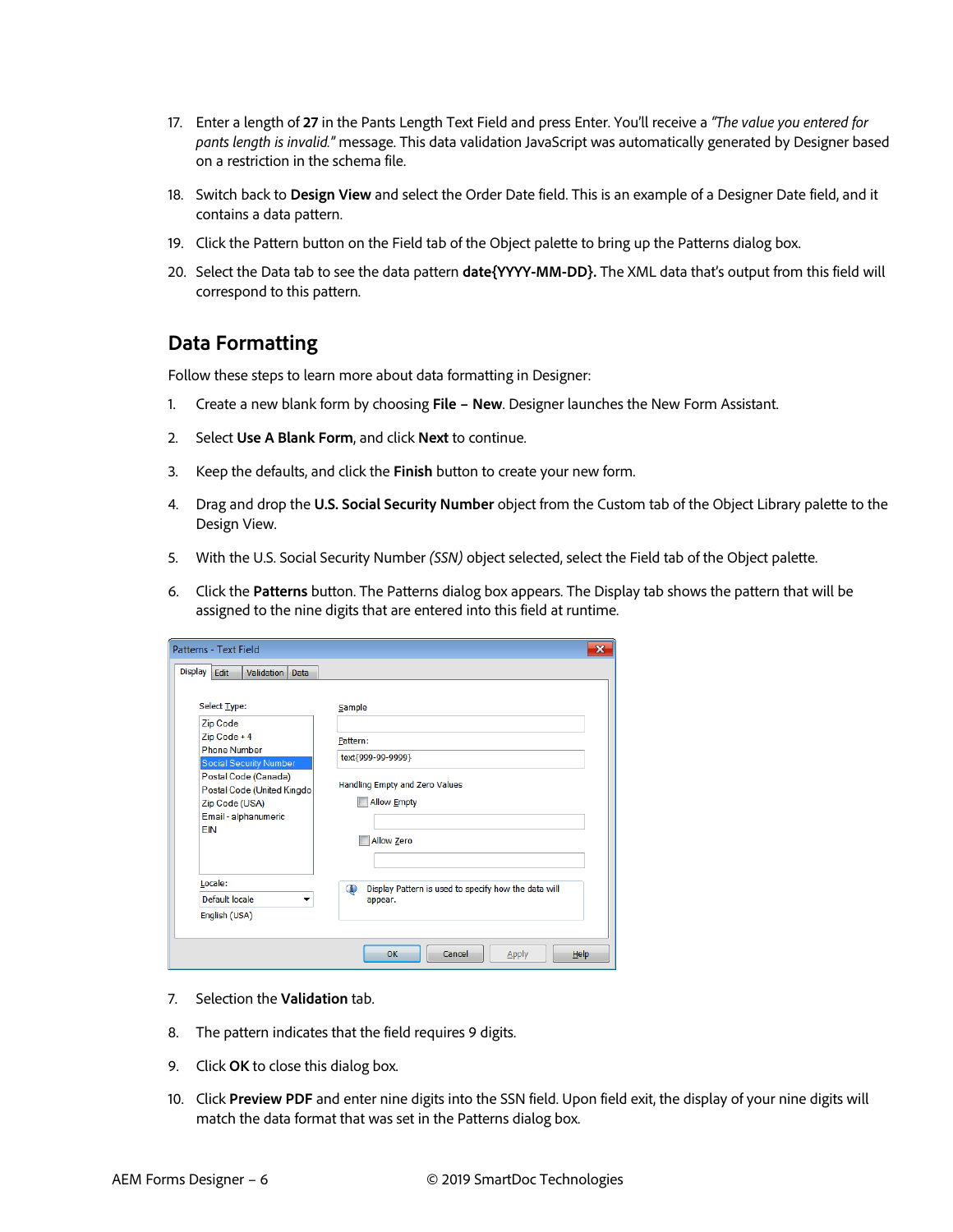- 11. Return to Design View.
- 12. Save your file as **<yourname> Validation.xdp**.

*Note: The built-in Designer patterns work fine in PDF forms and documents, but not all of them work when you render your form as HTML.*

### <span id="page-6-0"></span>**Data Validation**

- 13. Expand the **Custom** tab of your Object Library.
- 14. Drag and drop the **Email Address** object to your form and put it below your SSN field.
- 15. With the Email Address selected, open or expand the **Script Editor**.
- 16. Select the **validate** event.
- 17. You will see a script that is more complicated than it needs to be. The same functionality can be found with this much simpler script.

**var r = new RegExp("^[a-z0-9\_\\-\\.]+\\@[a-z0-9\_\\-\\.]+\\.[a-z]{2,3}\$");**

```
var result = r.test(this.rawValue);
```
**result;**

- 18. Click **Preview PDF**.
- 19. Enter eight digits into the SSN field and hit Tab or Enter.
- 20. Notice the message.
- 21. Click **Ignore** to close the message box.
- 22. Enter **NotAnEmailAddress** in the email address field and hit Enter.
- 23. Notice the message.
- 24. Click **OK** to close the message box and switch back to **Design View**.
- 25. Select the **U.S. Social Security Number (SSN)** object.
- 26. Select the **Value** tab of the **Object** palette.
- 27. Notice the **Validation Pattern Message** *(see illustration)*.
- 28. Select the **Email Address** object.
- 29. Select the **Value** tab of the Object palette.
- 30. Notice the **Validation Script Message** *(see illustration)*.

You can customize these messages.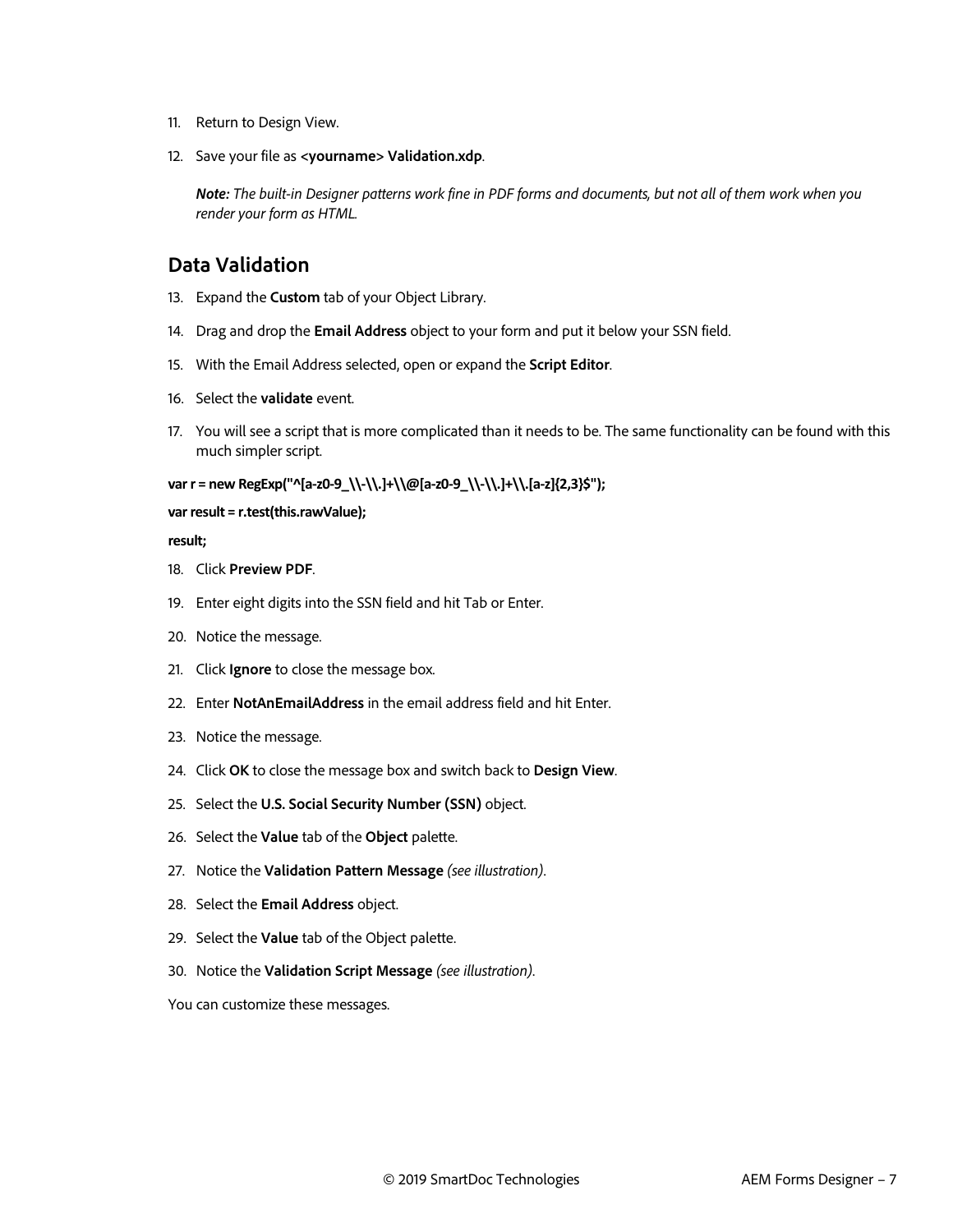| $\mathbf{v}$ x<br><b>Object</b> $\mathbb{R}^n$ Layout $\mathbb{R}^n$<br><b>Border</b><br>Æ<br>$\forall$ Value $\forall$ Binding<br>Field<br>Type: User Entered - Optional<br>Default:<br>$\alpha$ | $\star$ $\times$<br><b>Object</b> $\mathbb{R}^{\mathbb{N}}$ Layout $\mathbb{N}$<br><b>Border</b><br>Æ.<br>Field $\forall$ Value $\forall$ Binding<br>Type: User Entered - Optional<br>Default:<br>$\mathbf{r}$ |
|---------------------------------------------------------------------------------------------------------------------------------------------------------------------------------------------------|----------------------------------------------------------------------------------------------------------------------------------------------------------------------------------------------------------------|
| <b>Validation Pattern</b><br>Validation Pattern Message:<br>Error<br>Please enter the number using<br>▴<br>numerical characters only, e.g., enter                                                 | <b>Validation Pattern</b><br>Validation Pattern Message:<br>Error<br>▴<br>$\overline{\phantom{a}}$                                                                                                             |
| <b>Validation Script Message:</b><br>$\sqrt{\phantom{a}}$ Error<br>▴<br>$\overline{\phantom{a}}$<br>Form Level Validation Settings                                                                | $ \nabla $ Error<br>Validation Script Message:<br>Please enter a valid email address<br>∸<br>e.g. name@somewhere.com<br>$\overline{\phantom{a}}$<br>Form Level Validation Settings                             |

*Note: To start a new line in a message, press Ctrl+Enter.*

#### <span id="page-7-0"></span>**Error or Suggestion**

These next few steps will show you the difference between checking and not checking the Error checkbox. When Error is checked, the user will see an Error icon appear instead of a Warning icon.

- 1. Open **Form Validation.xdp** from your Student Files.
- 2. Click the first SSN field and select the *Value* tab in the *Object* palette. Notice that the Error is NOT checked. This is also true for the first email field.
- 3. Click the second SSN field and select the *Value* tab in the *Object* palette. Notice that the Error is checked. This is also true for the second email field.
- 4. Select **Preview PDF**.
- 5. When you fail a validation for the first two fields, you will see the **Warning message box (A)**. You can choose to ignore the warning.
- 6. When you fail a validation for the second two fields, you will see the **Error message box (B)**.

| <b>Adobe Acrobat</b>               |                                |    |
|------------------------------------|--------------------------------|----|
| When the Error box is NOT checked. |                                |    |
|                                    | OK<br>Ignore                   |    |
|                                    | Adobe Acrobat                  |    |
| (A) Warning message box            | When the Error box is Checked. |    |
|                                    |                                | OK |
|                                    | (B) Error message box          |    |

7. Go back to **Design View**.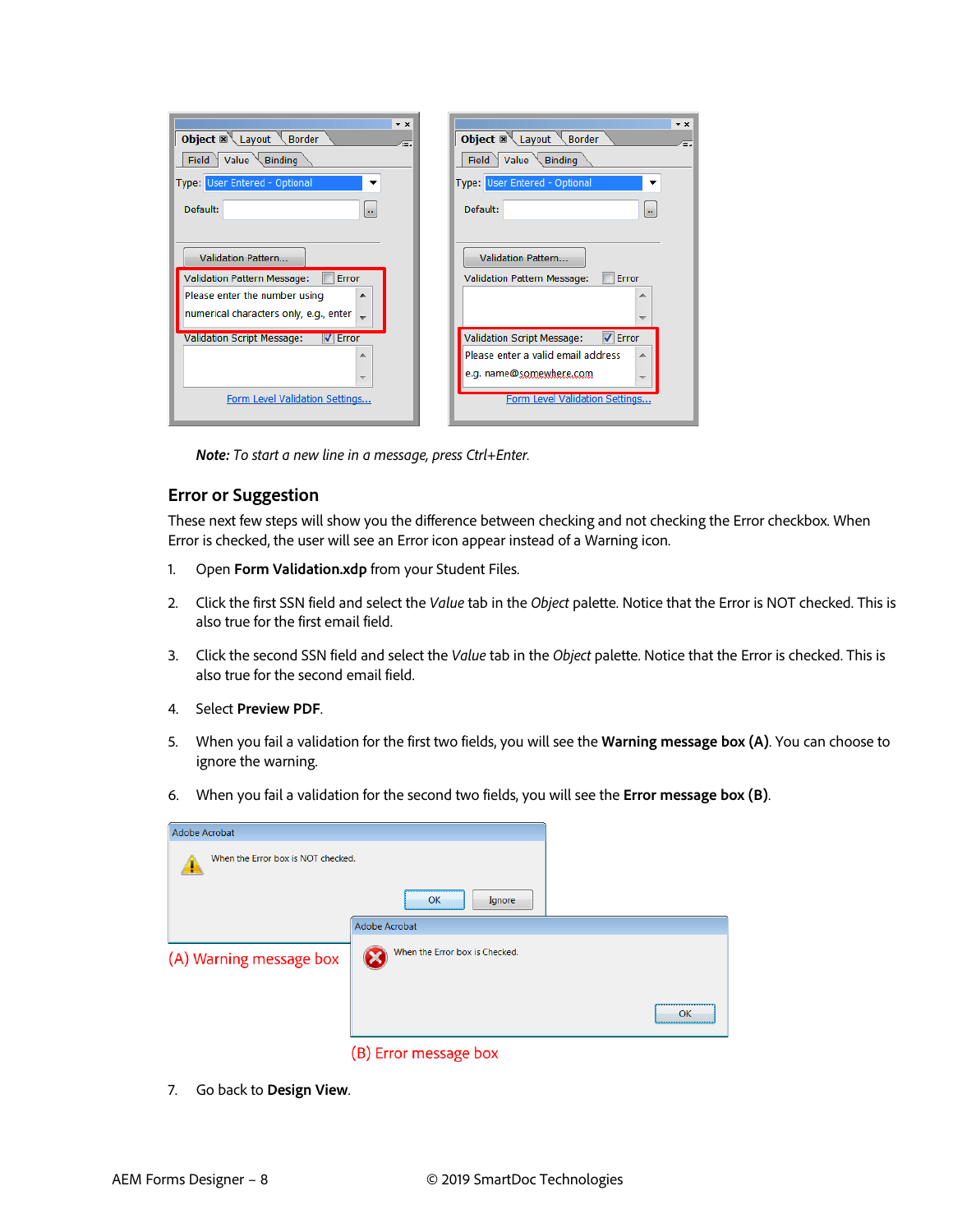*Note: The Form Level Validation Settings (File – Form Properties – Form Validation) can override the Field Level Settings. For instance, if you select Combine the messages of all the failed fields into one message box in your Form Level Validation Settings, all the message boxes will default to the Error icon.*

#### <span id="page-8-0"></span>**Form Level Validation Settings**

8. Select **File – Form Properties – Form Validation** to open the Form Level Validation settings.



*Note: You can also open these settings by clicking the blue link at the bottom of the Value tab in the Object palette.*

|                                 | Validation Pattern                   |
|---------------------------------|--------------------------------------|
| <b>The Second Second Second</b> | Validation Pattern Message:<br>Error |
|                                 | When the Error box is Checked.       |
|                                 | Error<br>Validation Script Message:  |
|                                 | When the Error box is Checked.       |
|                                 | Form Level Validation Settings       |

- 9. Select **Show Dialog Message** in the *List of options*.
- 10. Select **Configure how Acrobat displays validation message boxes**.
- 11. Select **Show every message in its own message box, one after the other**.
- 12. Select **Color Failed Fields** in the *List of options*.
- 13. Select **Color fields that fail the validations**.
- 14. Set the Border Color to **red**.
- 15. Set the Background Color to **None**.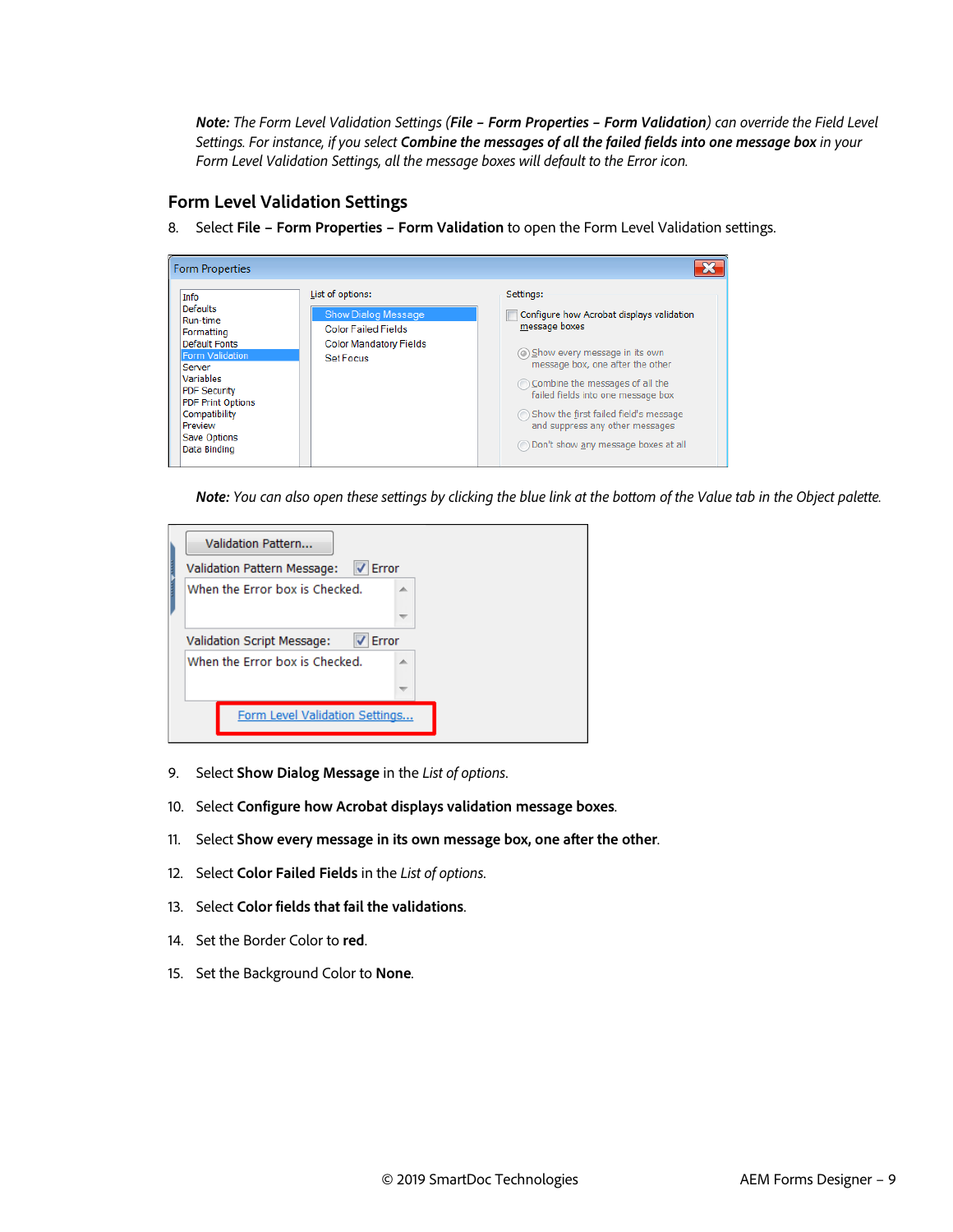| <b>Form Properties</b>                                                                                                                                                                  |                                                                                                                                       |                                                                                                                                                  |
|-----------------------------------------------------------------------------------------------------------------------------------------------------------------------------------------|---------------------------------------------------------------------------------------------------------------------------------------|--------------------------------------------------------------------------------------------------------------------------------------------------|
| Info<br><b>Defaults</b><br>Run-time<br>Formatting<br><b>Default Fonts</b><br>Form Validation<br>Server<br>Variables<br><b>PDF Security</b><br><b>PDF Print Options</b><br>Compatibility | List of options:<br><i><b>E</b></i> Show Dialog Message<br><b>V</b> Color Failed Fields<br><b>Color Mandatory Fields</b><br>Set Focus | Settings:<br>Color fields that fail their validations<br>ଛ∽<br><b>Border Color:</b><br>Background Color: $\mathbb{Z}$<br><b>Background Color</b> |

- 16. Select **Color Mandatory Fields** in the *List of options*.
- 17. Select **Color mandatory fields that are not filled-in**.
- 18. Set the Border Color to **None**.
- 19. Set the Background Color to **yellow**.

| <b>Form Properties</b>                                                                                                                                                                                                                    |                                                                                                                | $\mathbf{x}$                                                                                                               |
|-------------------------------------------------------------------------------------------------------------------------------------------------------------------------------------------------------------------------------------------|----------------------------------------------------------------------------------------------------------------|----------------------------------------------------------------------------------------------------------------------------|
| Info<br><b>Defaults</b><br>Run-time<br>Formatting<br><b>Default Fonts</b><br>Form Validation<br>Server<br>Variables<br><b>PDF Security</b><br><b>PDF Print Options</b><br>Compatibility<br>Preview<br><b>Save Options</b><br>Data Binding | List of options:<br>◆ Show Dialog Message<br>Color Failed Fields<br>Color Mandatory Fields<br><b>Set Focus</b> | Settings:<br>Color mandatory fields that are not filled-in<br>╱╍<br><b>Border Color:</b><br>Background Color: <sup>●</sup> |

- 20. Click **Set Focus** in the *List of options*.
- 21. Select **Set Focus to the first field that fails to validate**.
- 22. Click **OK** in the *Form Properties* dialog.
- 23. Select **Preview PDF** to see how your form validation performs.
- 24. Click the **Submit by Email** button. You should see a message box and your required fields should be highlighted.
- 25. Click **OK** in the message box.
- 26. Enter **123456789** for the SSN and your email for the email. As you enter these values, the yellow background will disappear. This is an indication that your mandatory fields have met the validation.
- 27. Enter a valid email address and tab away from the field.
- 28. When your required fields are completed, you can click the **Submit by Email** button again. You should see the *Send Email* Dialog. You do not need to submit the form. The purpose is to show you how the form validation is invoked and how it is satisfied.